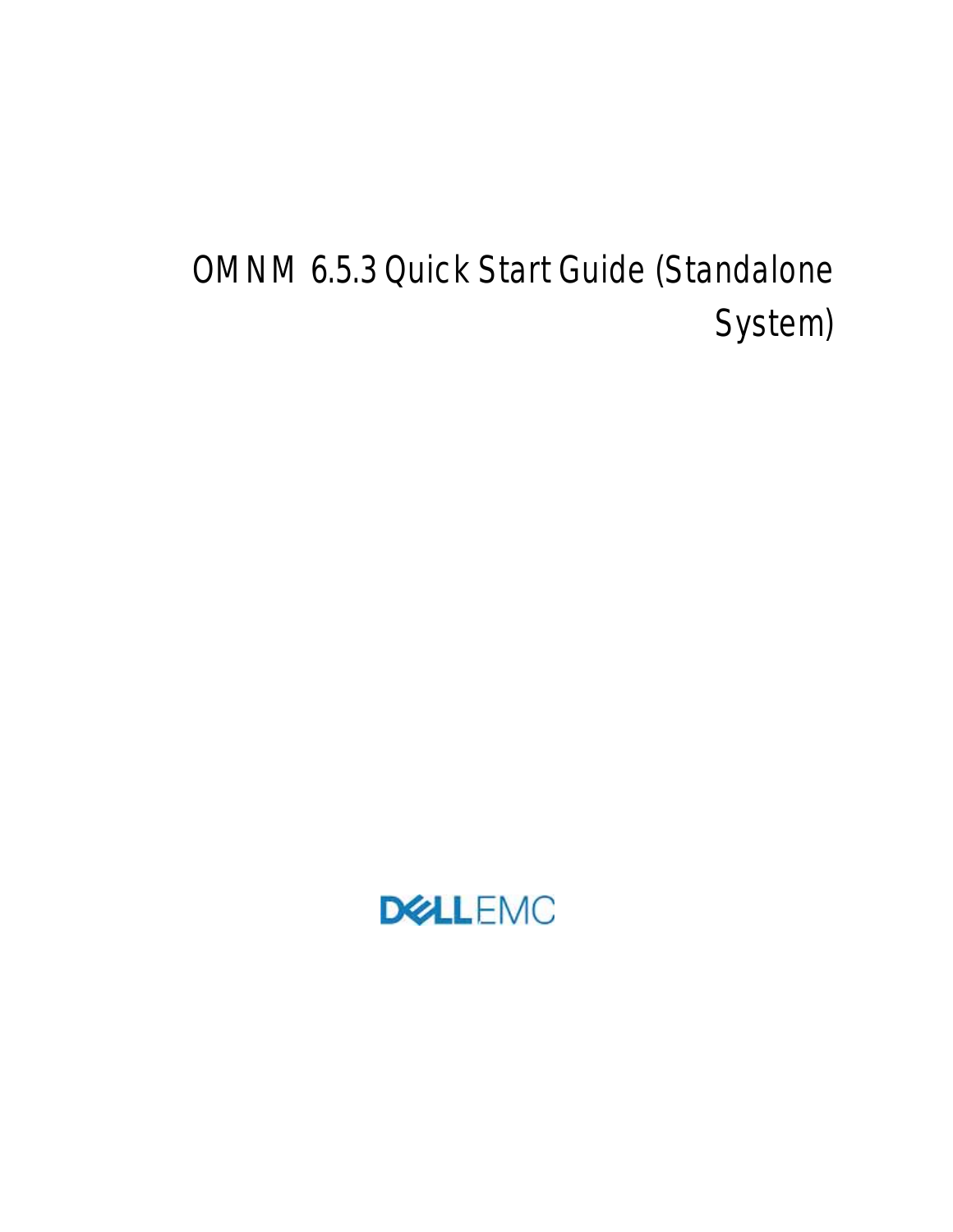### **Notes and Cautions**

 $\mathbb Z$  A NOTE indicates important information that helps you make better use of your computer.

 **A CAUTION indicates either potential damage to hardware or loss of data and tells you how to avoid the problem.**

#### **© 2018 Dell Inc.**

\_\_\_\_\_\_\_\_\_\_\_\_\_\_\_\_\_\_\_\_

Trademarks used in this text: Dell EMC™, the DELL EMC logo, PowerEdge™, PowerVault™, PowerConnect™, OpenManage™,<br>EqualLogic™, KACE™, FlexAddress™ and Vostro™ are trademarks of Dell Inc. Microsoft®, Windows®, Windows Serve and Windows Vista® are either trademarks or registered trademarks of Microsoft Corporation in the United States and/or other countries. Red Hat Enterprise Linux<sup>®</sup> and Enterprise Linux<sup>®</sup> are registered trademarks of Red Hat, Inc. in the United States and/or other countries.

Other trademarks and trade names may be used in this publication to refer to either the entities claiming the marks and names or their products. Dell Inc. disclaims any proprietary interest in trademarks and trade names other than its own.

2018-9

Rev. A01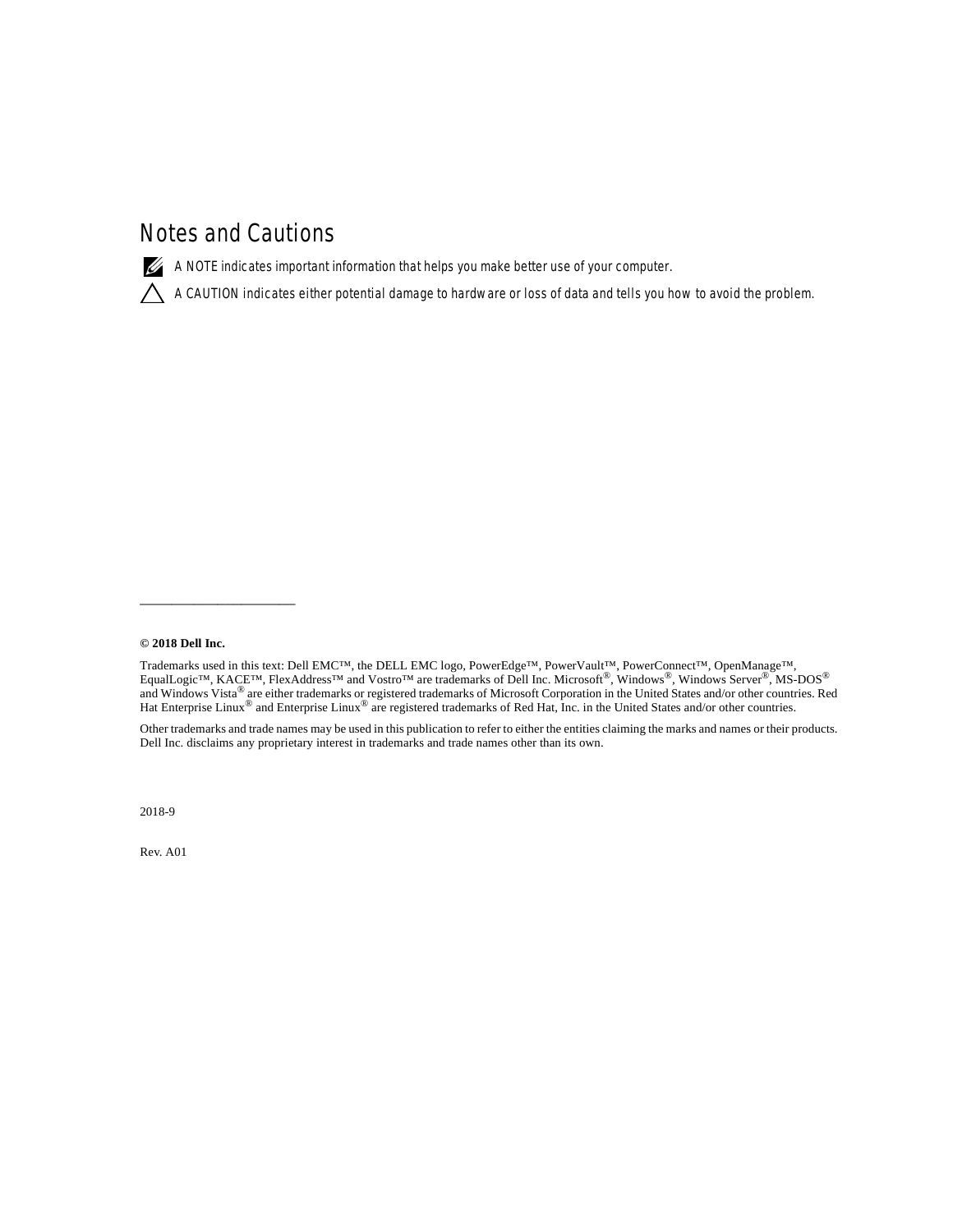# **Quick Start**

The Dell EMC OpenManage Network Manager(OMNM) 6.5.*x* Quick Start Guide outlines the steps to install the standard standalone OMNM system and its subsequent first use. This guide is suitable to get most users up and running quickly.

Because OMNM is both powerful and flexible, this guide does not describe all the details of available installations. Instead, it refers to those descriptions elsewhere or in online help.

A typical installation includes the following:

- Installing and System Startup (10-20 minutes depending on the Server)
- Getting Started
- Explore the Software

OMNM 6.5.*x* is shipped in one of 3 configurations:

- Windows OS (2008,2012,2016) self-extracting .exe file
- Linux OS (Redhat/Centos 6.5 or 7.4) self-extracting .bin file
- Virtual Appliance A single ova file, which is a VM for VMware platforms. It comes with OMNM pre-installed on Linux. Refer to the Virtual Appliance section of the Installation Guide.

## **Installation**

Steps for Windows and Linux Deployments:

- 1 Download the appropriate self-extracting file onto your host server and execute. (If using an OS that does not have a GUI, you will see similar command line prompts instead of the graphical installer prompts describe below. Refer to the full install guide for details.)
	- On Windows, recommend logging in with administrator privileges
	- On Linux:
		- Make sure that the installation executable has permission to execute.
		- **Do not** install as the root user. Although the root credentials will be required at one step where you'll open a terminal session and execute a command with root access.
- 2 When prompted select the Express Installer. This Quick Start Guide assumes the Express Installer will be used. If you would like to manually configure the installation parameters, you may choose Custom. Refer to the Install Guide for details.
- 3 Follow the prompts. When asked to select the number of devices, choose the number of devices that represent the devices you will manage in your production network. This selection is used to tune various system settings and to auto-size the installation for best performance. The amount of RAM shown in parenthesis is the expected RAM resources required to support the selected number of devices on the host machine. Make sure the system has enough resources.
- 4 Follow the prompts to complete the installation. When complete you will see a screen that says Install Completed Successfully along with a Server Status Console that shows the startup status for the Application, Web and DB servers.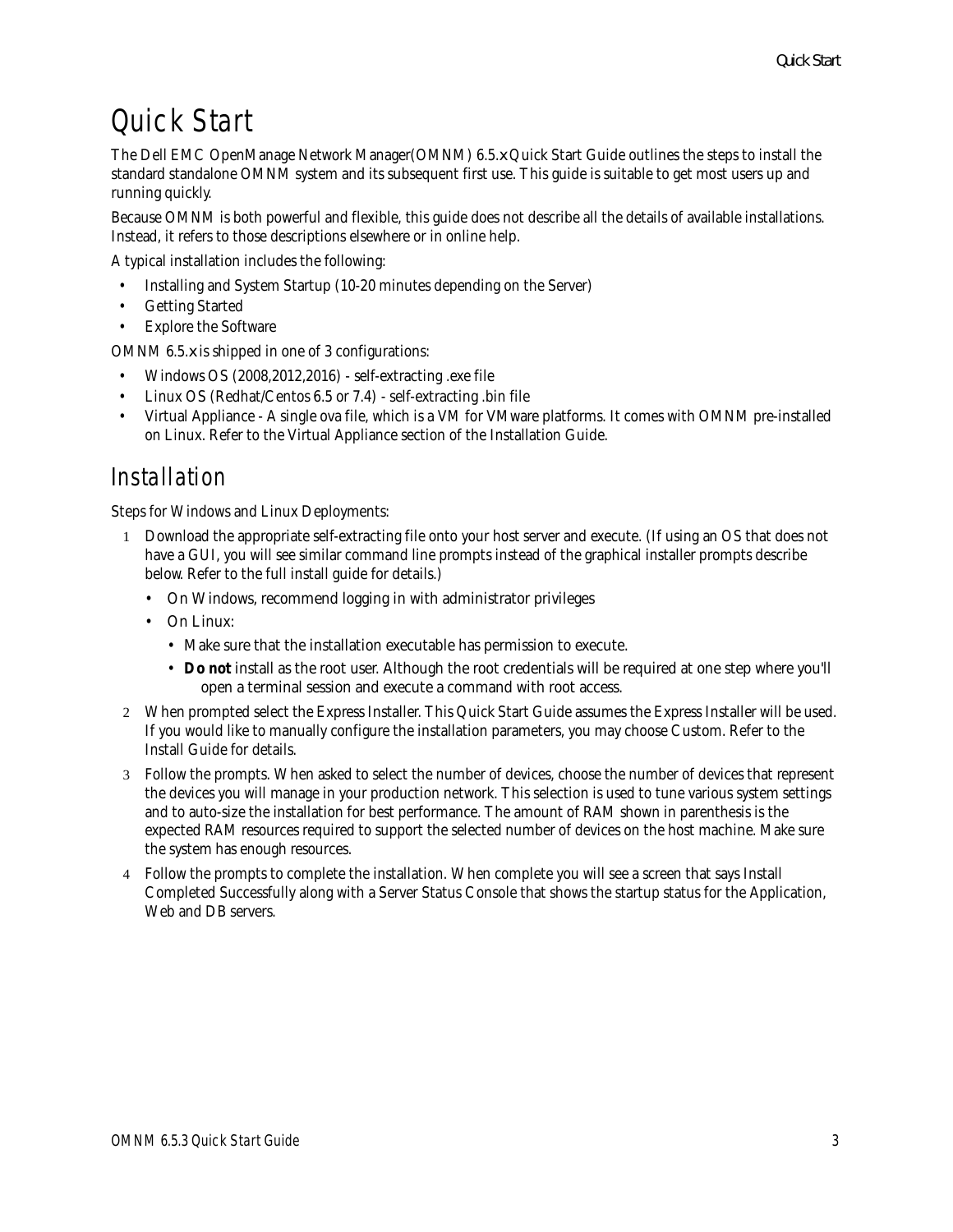- 5 When all three are green you may access the system using the Launch Web Portal button or go to http:// [hostname or host IP address]:8080 (example http://10.10.10.10:8080).
	- The Application and Wed Server Status (service) icons are also auto installed in the windows tray.

Right-click the appserver tool in the system tray to Start or Stop the Service.

Right-click the network management tool for the Web server in the system tray and select Start or  $\mathbf{a}$ Stop the Service.

• On Linux, the status is available from the command line.

```
Application server: sudo service oware start | stop | status 
Web server: sudo service synergy start | stop | status
Dabase Server: sudo service owaredb start | stop | status
```
- 6 System is up, you can Log in:
	- Screen resolution should equal or exceed 1280 x 1080 pixels.
	- The default login credentials are username=admin password=admin

# **Getting Started (Post installation)**

The best place to start is at the Getting Started portlet on the Home Page. Once you have completed the steps, you will have a fully-operational system and you will be ready to explore more advanced features and configuration. If help Is needed along the way, look for this icon to link to online help.

#### Best practices

One of the Getting Started tasks is to discover your network.

- It is not uncommon to encounter discovery obstacles due to firewall or network issues that prevent OMNM from contacting the target devices. Verify firewalls have the required open ports between devices and your server. An easy way to confirm whether your firewall is completely configured is to take down the firewall, install the application and interact with the devices, then put the firewall back up. If the application functions while the firewall is down, but does not when it is up, then you have missed some port(s).
- Common protocols for OMNM include SNMP, Telnet, SSH, FTP, TFTP, WMI,WBEM. These should not be blocked in the network. There is a complete list at the end of the user Guide.
- To speed up the Getting Started tasks, create a list of devices, IP addresses, ranges that you want to bring under management. Record their authentications (login[s]/password[s]). Typically, these include both SNMP communities and command line (Telnet/SSH) authentications. If discovering servers, WMI or WBEM credential are required.
- New Discovery feature called Attempt to enable SNMP which will Configure SNMP on (Dell, Cicso and Juniper devices. This is located on the Discovery > New > General Tab > Configure SNMP
	- Check the box next to Attempt to enable SNMP as a simple way to discover. Then under Equipment Type you can selected the pre-device type (Dell, Cicso and Juniper)

#### Other Post-Install Checks

#### *Reports*

Reports can be created as HTML, CSV and PDF. Since PDF is the default format, Adobe must be enabled in the browser. If PDFs are to be viewed outside a browser, Adobe will need to be installed on the OS.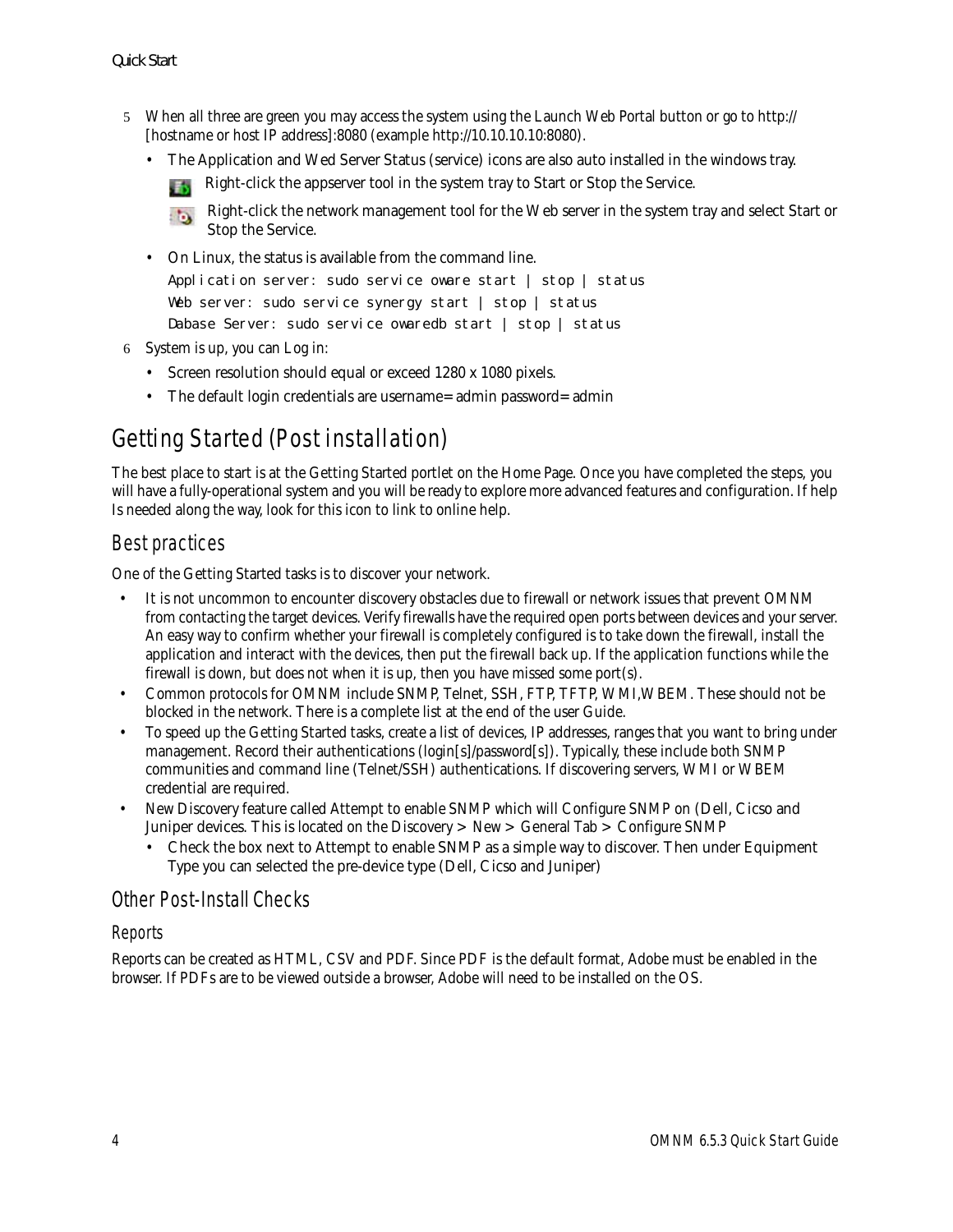#### *Adobe Flash Player*

Installing the latest Flash version is a part of OpenManage Network Managerís requested prerequisites. When Flash is not installed on the browser, System Topology. When Flash is not installed, Topology will fail to load.

- How to Enable Flash in Chrome
	- Settings > Advanced > Content Settings > Flash > Add http://ServerIP:8080. Log out of OMNM and log back in.
	- **Test Flash is enabled:** Click on Topology > if you see the page display graphic Flash is Enabled.

*Enable Monitor to receive Performance data*

- To get Performance data you need to enable your Monitors
	- Home > Getting Started > Edit Performance Monitor
	- Click on first monitor > hold down the shift key> select last Monitor > right click enable.

#### *Register or Import License*

- **Register License via GUI interface**
	- Click on Settings > License Management > Register License Tab > select License > select license.xml
- **License Installation via command line if GUI is unavailable**
	- See page 92 of OMNM User Guide

#### What is ready to use?

- Once you have completed the Getting Started tasks go to the Resource menu. Here you should see your devices. Select a row, left click, and then right click to see the options.
- If devices have been configured to send traps to OMNM, you can manage alarms and events.
- The Performance tab should now have data. You can create dashboards.
- If devices have been configured to send OMNM flow data the Traffic Flow portlets will show flow information.
- Topology will show your devices and links and any alarms. Play with layout and saved views.
- Configuration Management will show file backups, schedules and alarms, and firmware images that are ready to deploy.
- Compliance Menu will show compliance policies, but you can also create your own.
- Automation/Action Menu Actions (CLI scripts) can be executed against target equipment or you can easily create your own. Here, you can also create your own event-based automation or set up syslog escalation, correlation and event override automation.
- Report Menu click the search link and enter Inventory. Right click > Execute Report to run a report. See My Alerts bottom left for the report.
- Go to Help and Support, upper right and explore the options.
- Create new users (see the OMNM User Guide)

# **Additonal Setup Quick Tips**

• Create new users (see the OMNM User Guide)

#### Explore the Software

Use the OMNM User Guide to help you explore the software:

- Getting Started
- Portal Configuration